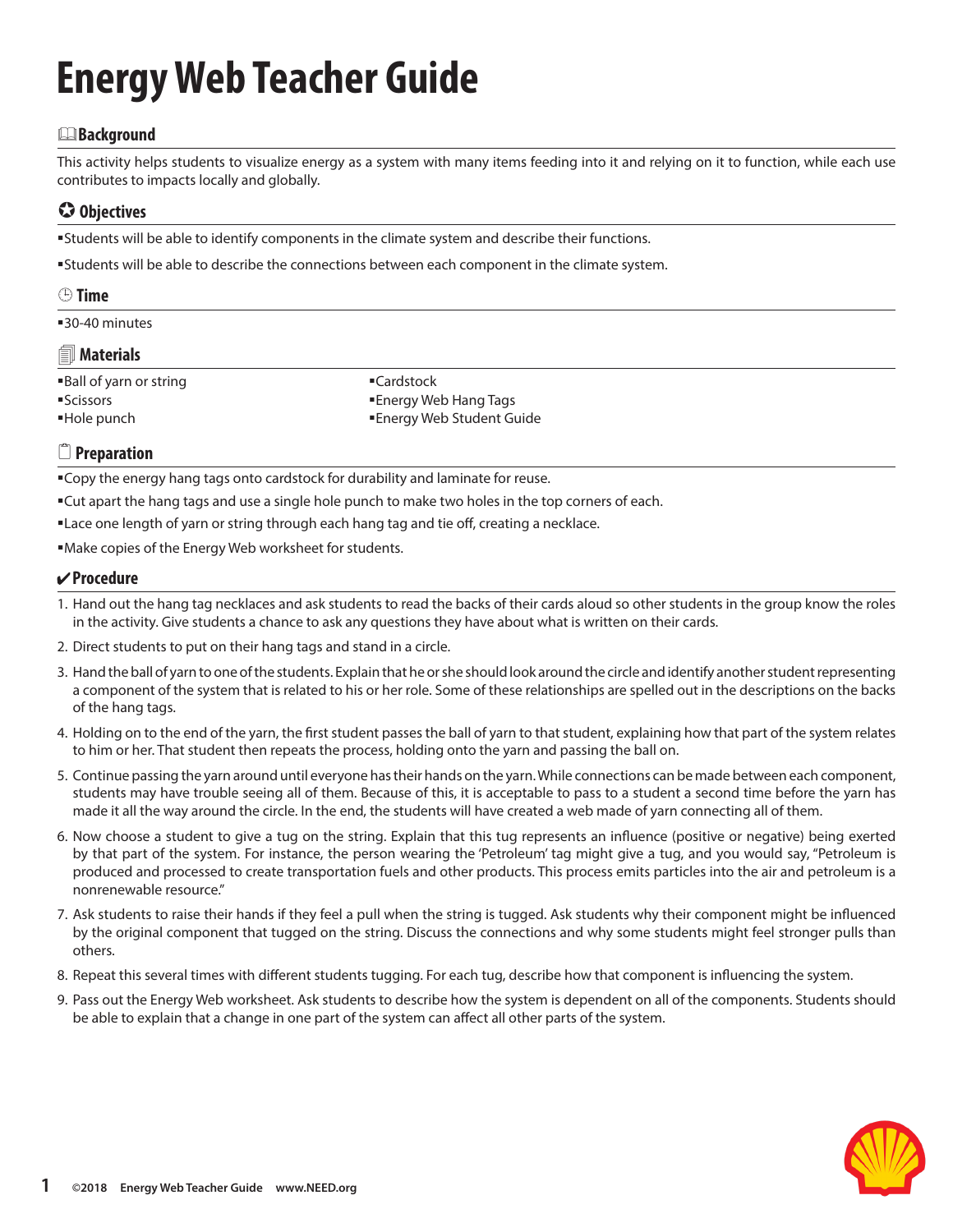| <b>Energy Efficiency and</b><br><b>Conservation</b> | In using energy wisely we decrease $CO2$ emissions<br>from power plants and vehicles, while using less of<br>our energy sources overall.                                                                                                                                                                                                                                                                                               |
|-----------------------------------------------------|----------------------------------------------------------------------------------------------------------------------------------------------------------------------------------------------------------------------------------------------------------------------------------------------------------------------------------------------------------------------------------------------------------------------------------------|
| <b>Atmosphere</b>                                   | Our atmosphere keeps us alive and warm. Gases<br>in the atmosphere control amounts of ultraviolet<br>radiation reaching the planet and determine the<br>Earth's temperature, keeping us warm. Without<br>gases in the atmosphere, it would be so cold, almost<br>nothing could survive. However, as CO <sub>2</sub> levels<br>in the atmosphere rise, greater differences in air<br>temperature create more unstable weather patterns. |
| <b>Oil and Natural</b><br><b>Gas Prices</b>         | Oil and natural gas are our most used energy sources<br>in the U.S. When the weather changes, or demand<br>is high, prices go up, making our daily energy use<br>more expensive. When demand is high, however, it<br>can be good for our economy and jobs. When prices<br>go down, consumers benefit from lower bills, but it<br>sometimes can influence our economy and energy<br>industry jobs.                                      |
| <b>Transportation Fuels</b>                         | Transportation is our biggest user of energy in the<br>U.S. Much of the fuel we use to transport goods,<br>services, and energy comes from petroleum that is<br>refined into gasoline, aviation fuel, diesel fuel, and<br>more at facilities like Deer Park. Petroleum-based<br>transportation fuels must be burned and release<br>emissions.                                                                                          |

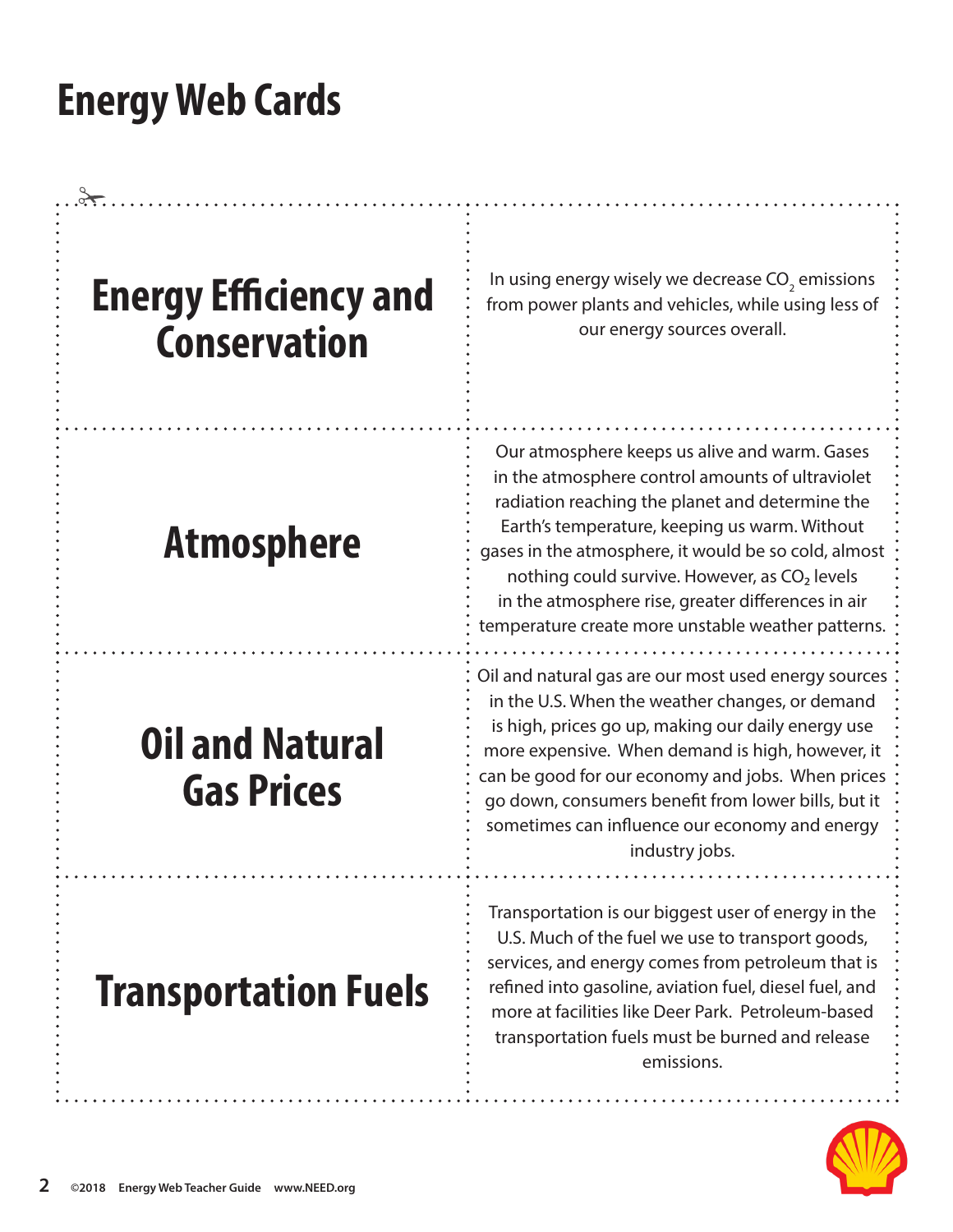| <b>Petroleum</b>    | Petroleum is a nonrenewable fossil fuel formed<br>hundreds of millions of years ago. We use more<br>petroleum than any other energy source. Petroleum<br>is turned into transportation fuels, fertilizers, plastics,<br>medicines, and much more. Petroleum must be burned<br>to release the energy, which emits CO2. Shell Deer<br>Park processes petroleum to make many products:<br>for the people in the U.S. and around the globe. |
|---------------------|-----------------------------------------------------------------------------------------------------------------------------------------------------------------------------------------------------------------------------------------------------------------------------------------------------------------------------------------------------------------------------------------------------------------------------------------|
| <b>Refineries</b>   | Refineries are industrial plants that refine petroleum<br>into useable products. We refine crude oil for fuels<br>such as gasoline, jet fuel, and fuel oils needed for<br>transportation. These refinery processes employ<br>many people but release emissions into the<br>atmosphere. Refineries work to install measures to<br>help make the air cleaner.                                                                             |
| <b>Production</b>   | Oil and natural gas formed hundreds of millions of<br>years ago and must be produced by drilling miles<br>below the surface of the Earth or the ocean. Drilling<br>and bringing products to the surface employs many<br>people across the globe, but these fuels are often<br>not ready to use right away. Petroleum or crude oil<br>must be transported to a refinery to be separated<br>into cleaned, useful product.                 |
| <b>Power Plants</b> | U.S. citizens use much of their energy for electricity.<br>Natural gas and some petroleum products like<br>coke are processed and transported via pipeline to<br>generate electricity at a power plant.                                                                                                                                                                                                                                 |

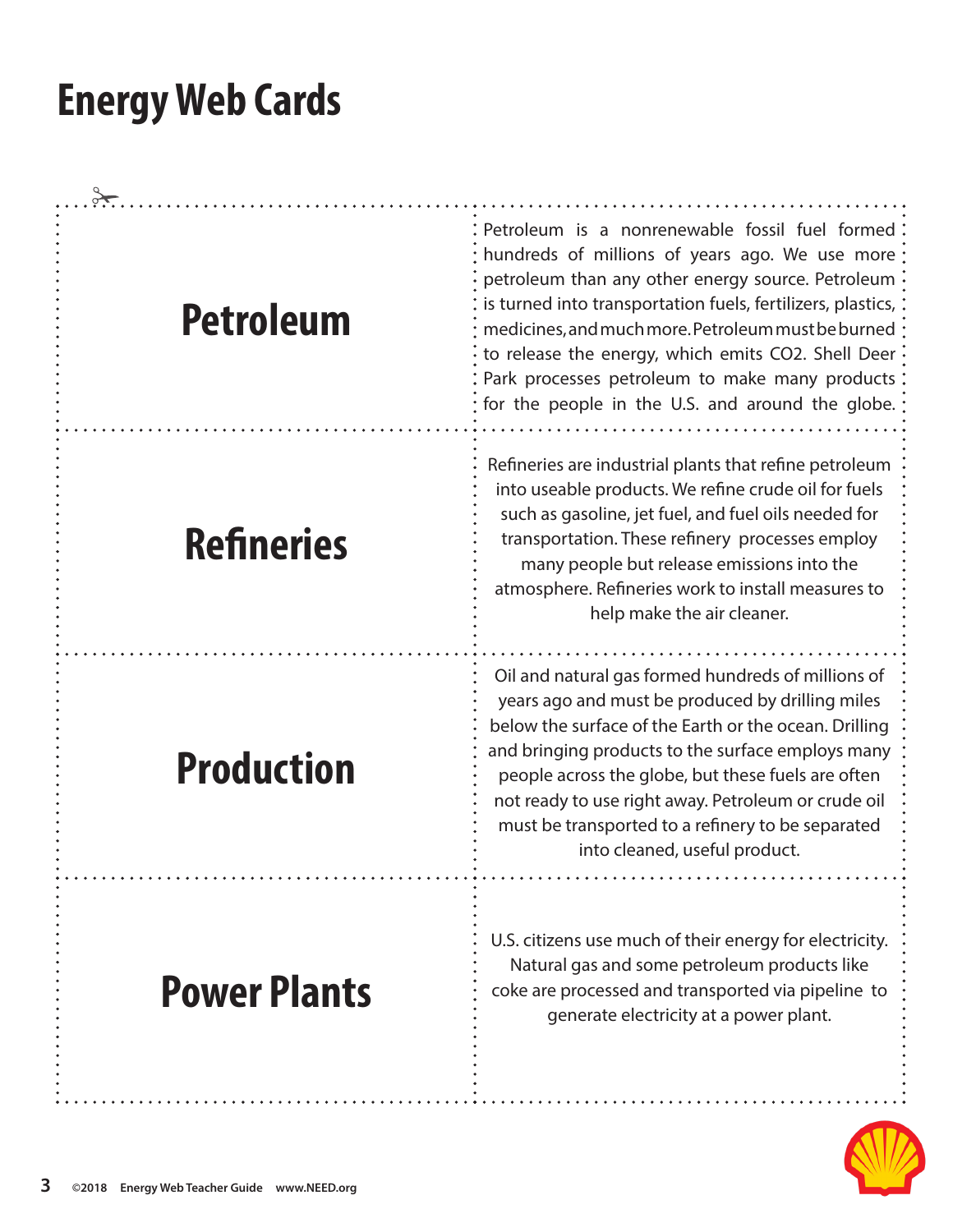| <b>People</b>                                             | We need and use a lot of energy daily. Our homes,<br>communities, and modes of transportation all<br>use energy in various ways. We use more energy<br>today than ever before. Much of our energy and<br>the products we use come from fossil fuels like<br>petroleum. The energy industry also creates many<br>jobs.                          |
|-----------------------------------------------------------|------------------------------------------------------------------------------------------------------------------------------------------------------------------------------------------------------------------------------------------------------------------------------------------------------------------------------------------------|
| <b>Ports</b>                                              | Ports are coastal areas where goods and services<br>are shipped, imported, or exported. About half of<br>U.S. petroleum is imported, and some by ship. This<br>petroleum can be refined and used in the U.S. or<br>exported to other countries like Mexico, Canada,<br>and China. Shipping products requires energy and<br>produces emissions. |
| <b>Carbon Capture,</b><br><b>Utilization, and Storage</b> | New technology allows us to store $CO2$ emissions<br>from power plants and refineries underground to be<br>used later. This may be an effective way to limit the<br>amount of CO <sub>2</sub> we put into the atmosphere. We do<br>not know yet how effective this strategy is at storing<br>$CO2$ in the long term.                           |

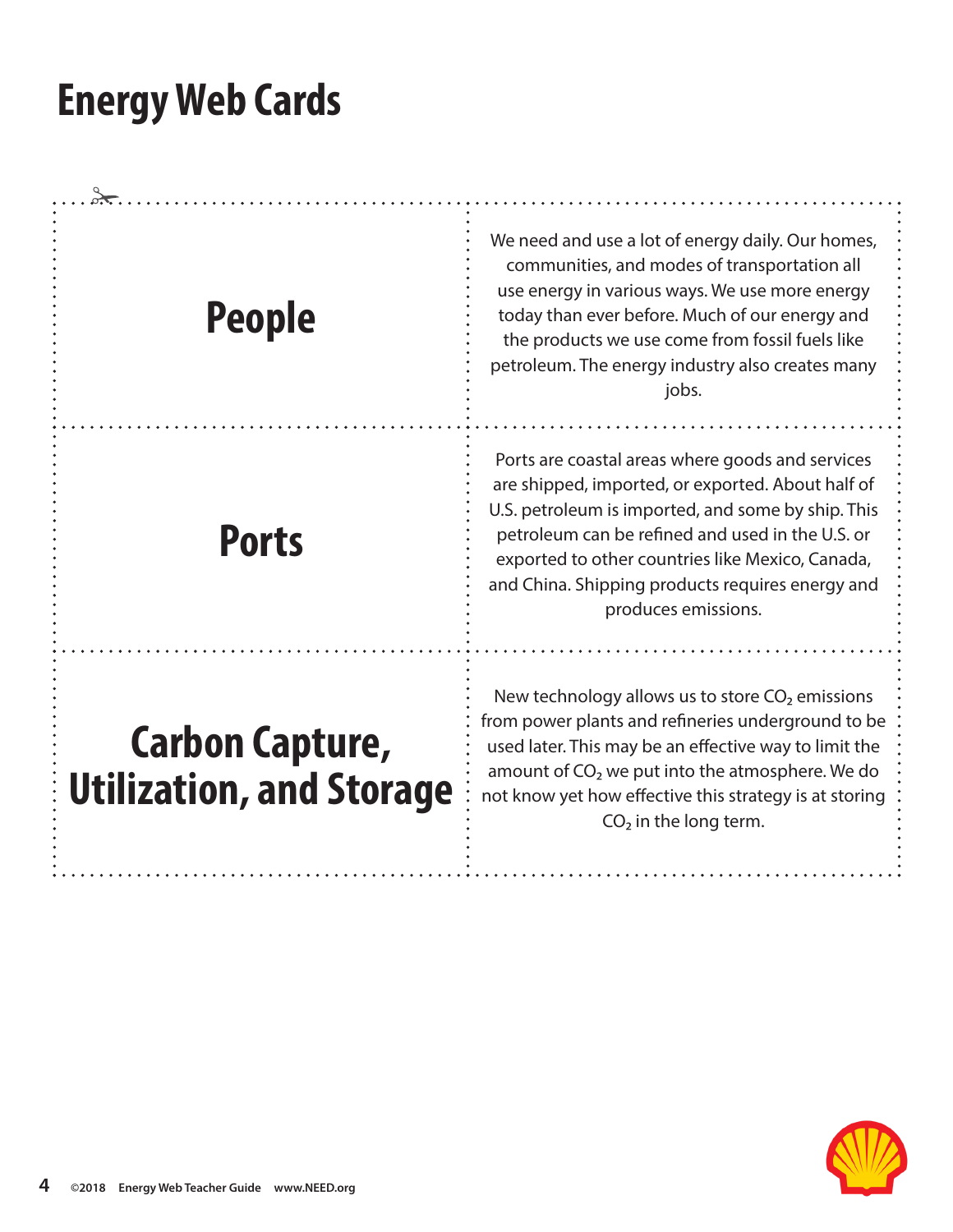| <b>Pipelines</b>          | Petroleum and petroleum products can be<br>transported on land using pipelines. The extensive<br>network of pipelines help move crude oil from its<br>production location to refinery, and refined product<br>to consumers.                                                                                                                                                                                                      |
|---------------------------|----------------------------------------------------------------------------------------------------------------------------------------------------------------------------------------------------------------------------------------------------------------------------------------------------------------------------------------------------------------------------------------------------------------------------------|
| <b>Chemical Plants</b>    | Refineries separate petroleum into various products.<br>These petroleum products can be chemically<br>processed further to create synthetic products like<br>plastics and rubber. Chemical complexes like Deer<br>Park often employ many people, use petroleum<br>and natural gas to operate, and do produce some<br>emissions.                                                                                                  |
| <b>Soil and Sediments</b> | Soil is the top layer of the Earth's surface, consisting<br>of rock and mineral particles mixed with organic<br>matter. We need healthy soil for growing food,<br>filtering the water in our watersheds, and helping<br>to absorb emissions. Developing land, farming,<br>drilling, and other activities can cause sediment to<br>be disturbed and depleted in some areas leading to<br>ecological issues locally and elsewhere. |